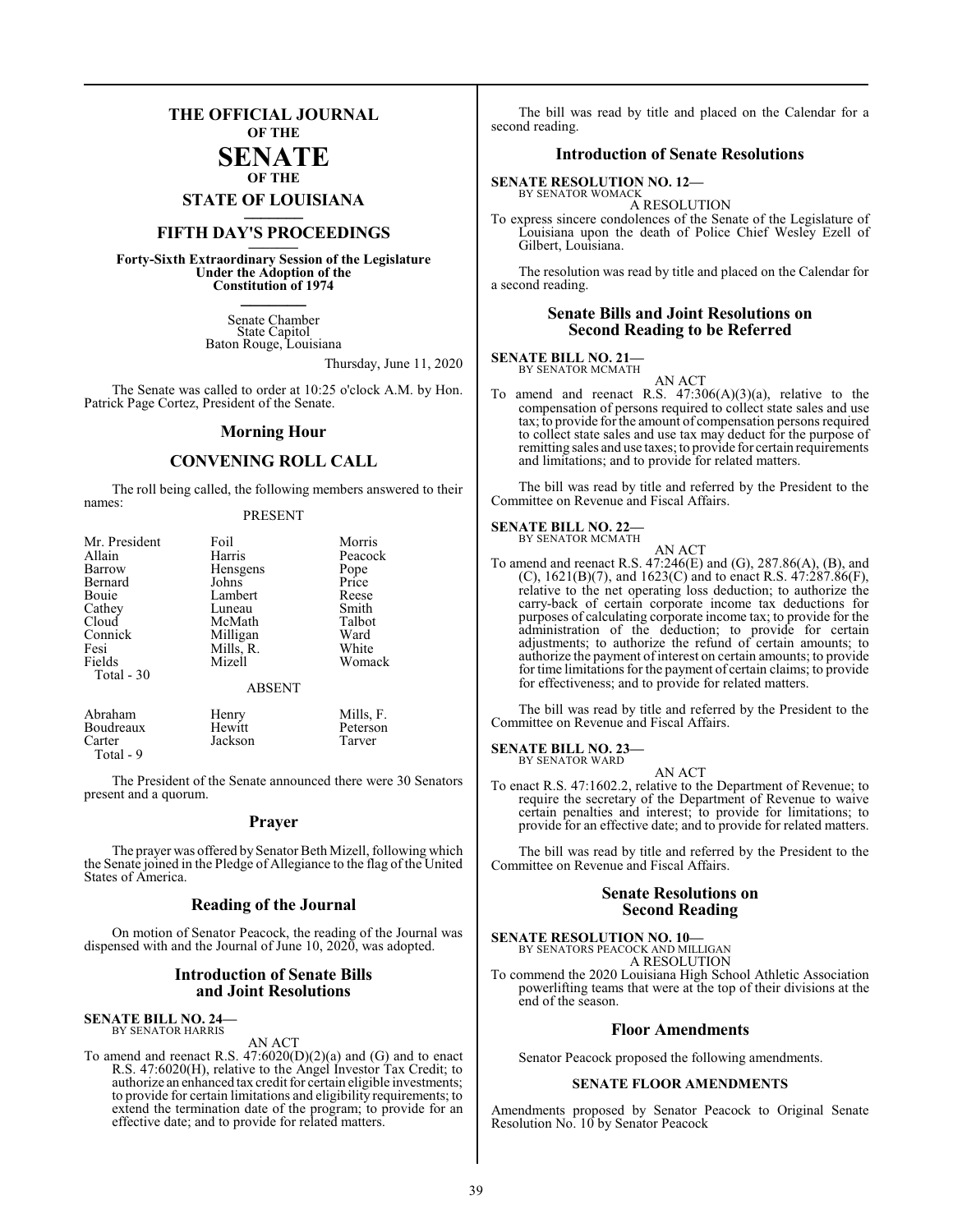## June 11, 2020

## **Page 2 SENATE 5th DAY'S PROCEEDINGS**

AMENDMENT NO. 1

On page 1, line 4, after "the" and before "cancellation" insert "unfortunate"

#### AMENDMENT NO. 2

On page 1, line 7, after "commendation" insert "for their hard work and dedication"

#### AMENDMENT NO. 3

On page 1, between lines 17 and 18, insert:

"WHEREAS, although their season was untimely cut short due to unprecedented circumstances, their commitment to competition and the pursuit of excellence exemplify the ideals necessary to persevere through the challenges of life; and"

On motion of Senator Peacock, the amendments were adopted.

On motion of Senator Peacock the amended resolution was read by title and adopted.

#### **SENATE RESOLUTION NO. 11—** BY SENATOR CARTER

A RESOLUTION

To express the sincere condolences of the Senate of the Legislature of Louisiana upon the passing of Don "Coach Watt" Nicholas Wattigny.

On motion of Senator Price the resolution was read by title and adopted.

#### **Senate Concurrent Resolutions on Second Reading**

**SENATE CONCURRENT RESOLUTION NO. 13—** BY SENATOR CARTER

A CONCURRENT RESOLUTION

To urge and request theLouisiana Workforce Commission to provide literature to the public regarding the requirement of certain employers to provide paid sick time to employees who are unable to work due to the effects of COVID-19.

The resolution was read by title and referred by the President to the Committee on Labor and Industrial Relations.

### **Message from the House**

#### **ASKING CONCURRENCE IN HOUSE BILLS AND JOINT RESOLUTIONS**

#### June 10, 2020

To the Honorable President and Members of the Senate:

I am directed to inform your honorable body that the House of Representatives has finally passed and asks your concurrence in the following House Bills and Joint Resolutions:

| HB No. 12  | $HB$ No. 7 | $HB$ No. $8$ |
|------------|------------|--------------|
| $HB$ No. 1 | $HB$ No. 9 | HB No. 29    |

Respectfully submitted, MICHELLE D. FONTENOT Clerk of the House of Representatives

#### **House Bills and Joint Resolutions**

Senator White asked for and obtained a suspension of the rules to read House Bills and Joint Resolutions a first and second time by title and refer them to committee.

#### **HOUSE BILL NO. 1—**

BY REPRESENTATIVES ZERINGUE AND THOMPSON AN ACT

Making annual appropriations for Fiscal Year 2020-2021 for the ordinary expenses of the executive branch of state government, pensions, public schools, public roads, public charities, and state institutions and providing with respect to the expenditure ofsaid appropriations.

The bill was read by title and referred by the President to the Committee on Finance.

#### **HOUSE BILL NO. 7—**

BY REPRESENTATIVES ZERINGUE AND SCHEXNAYDER AND SENATORS CORTEZ AND WHITE AN ACT

To appropriate funds to defray the expenses of the Louisiana Judiciary, including the Supreme Court, Courts of Appeal, District Courts, Criminal District Court of Orleans Parish, and other courts; to provide for an effective date; and to provide for related matters.

The bill was read by title and referred by the President to the Committee on Finance.

#### **HOUSE BILL NO. 8—**

BY REPRESENTATIVE SCHEXNAYDER

- AN ACT
- To appropriate funds for Fiscal Year 2020-2021 to defray the expenses ofthe Louisiana Legislature, including the expenses of the House of Representatives and the Senate, of legislative service agencies, and of the Louisiana State Law Institute; to provide for the salary, expenses, and allowances of members, officers, staff, and agencies of the legislature; to provide with respect to the appropriations and allocations herein made; and to provide for related matters.

The bill was read by title and referred by the President to the Committee on Finance.

#### **HOUSE BILL NO. 9—**

BY REPRESENTATIVES ZERINGUE AND THOMPSON AN ACT

To amend and reenact R.S. 39:100.43(C) and (D), 100.44(C), and 100.45(A), R.S. 47:463.167(E), and R.S.  $56:644(B)$  and (C)(introductory paragraph), relative to certain treasury funds; to provide for the transfer, deposit, and use of monies in such funds; to restrict uses of certain funds; to provide for legislative intent with respect to prior Acts of the legislature; to provide for effectiveness; and to provide for related matters.

The bill was read by title and referred by the President to the Committee on Finance.

#### **HOUSE BILL NO. 12—**

BY REPRESENTATIVE ZERINGUE

- AN ACT
- To provide for the establishment and reestablishment of agency ancillary funds, to be specifically known as internal service funds, auxiliary accounts, or enterprise funds for certain state institutions, officials, and agencies; to provide for appropriation of funds for Fiscal Year 2020-2021; and to regulate the administration of said funds.

The bill was read by title and referred by the President to the Committee on Finance.

**HOUSE BILL NO. 29—** BY REPRESENTATIVES ZERINGUE AND THOMPSON AN ACT

To appropriate funds and to make certain reductions from certain sources to be allocated to designated agencies and purposes in specific amounts for the making of supplemental appropriations and reductions for said agencies and purposes for Fiscal Year 2019-2020; to provide for an effective date; and to provide for related matters.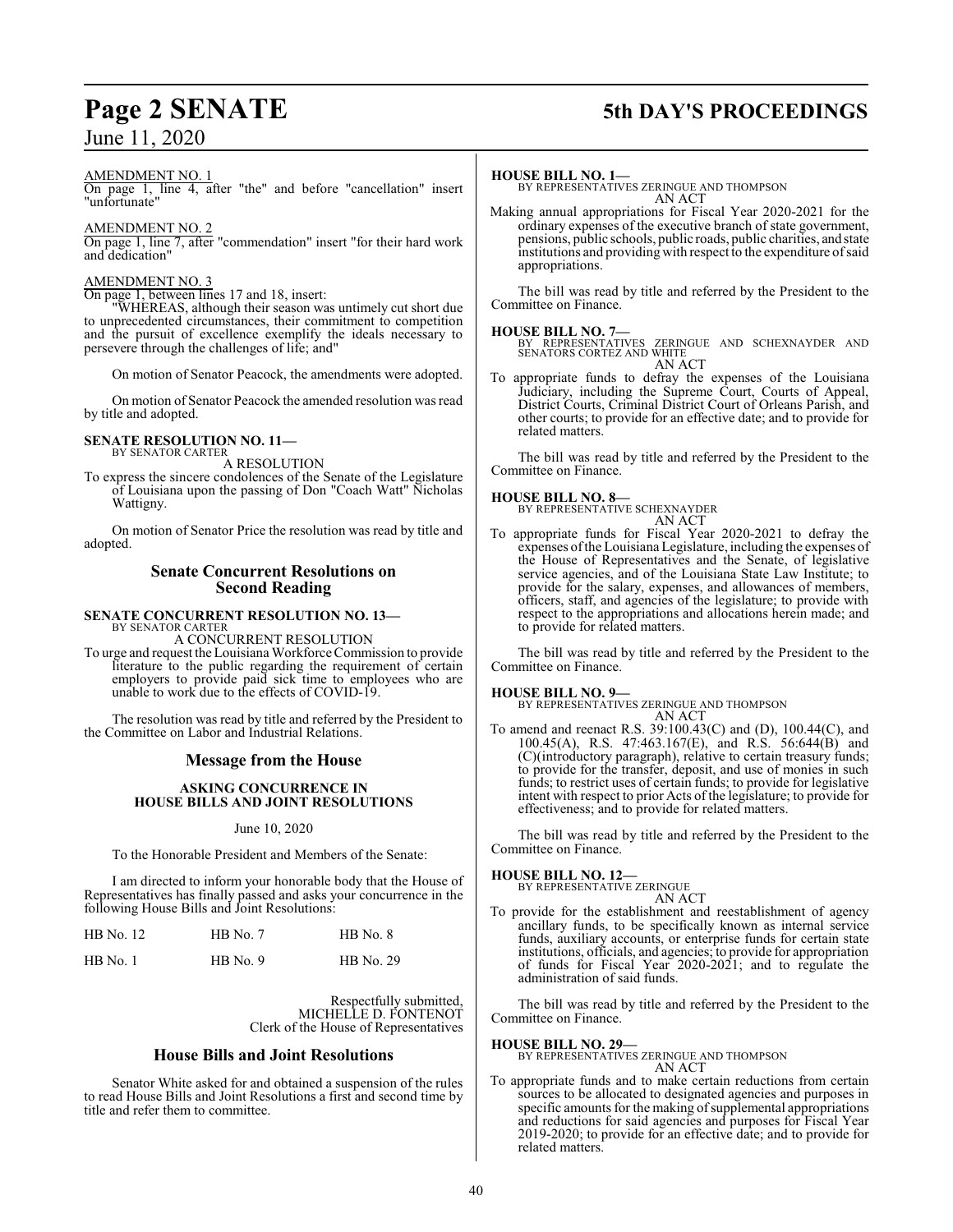## **5th DAY'S PROCEEDINGS Page 3 SENATE**

#### The bill was read by title and referred by the President to the Committee on Finance.

#### **Message from the House**

#### **ASKING CONCURRENCE IN HOUSE CONCURRENT RESOLUTIONS**

June 10, 2020

To the Honorable President and Members of the Senate:

I am directed to inform your honorable body that the House of Representatives has finally passed and asks your concurrence in the following House Concurrent Resolutions:

HCR No. 1 HCR No. 2

Respectfully submitted, MICHELLE D. FONTENOT Clerk of the House of Representatives

#### **House Concurrent Resolutions**

Senator White asked for and obtained a suspension of the rules to read House Concurrent Resolutions a first and second time.

#### **HOUSE CONCURRENT RESOLUTION NO. 1—** BY REPRESENTATIVE ZERINGUE

A CONCURRENT RESOLUTION

To authorize the Revenue Estimating Conference to incorporate certain monies available for appropriation from the Budget Stabilization Fund into the official forecast for Fiscal Year 2020-2021.

The resolution was read by title and referred by the President to the Committee on Finance.

# **HOUSE CONCURRENT RESOLUTION NO. 2—** BY REPRESENTATIVE SCHEXNAYDER A CONCURRENT RESOLUTION

To provide for a hospital stabilization formula pursuant to Article VII, Section 10.13 of the Constitution of Louisiana; to establish the level and basis of hospital assessments; to establish certain reimbursement enhancements for inpatient and outpatient hospital services; to establish certain criteria for the implementation of the formula; and to provide for related matters.

The resolution was read by title and referred by the President to the Committee on Finance.

#### **Reports of Committees**

The following reports of committees were received and read:

#### **REPORT OF COMMITTEE ON**

#### **JUDICIARY B**

Senator Gary L. Smith Jr., Chairman on behalf of the Committee on Judiciary B, submitted the following report:

#### June 10, 2020

To the President and Members of the Senate:

I am directed by your Committee on Judiciary B to submit the following report:

# June 11, 2020

### **SENATE CONCURRENT RESOLUTION NO. 7—**

BY SENATOR FIELDS A CONCURRENT RESOLUTION To establish the Police Training, Screening, and De-escalation Task Force to study and make recommendations to the legislature.

Reported with amendments.

#### **SENATE CONCURRENT RESOLUTION NO. 12—**

BY SENATOR WARD A CONCURRENT RESOLUTION

To create the Drug and Specialty Courts Commission to study and evaluate the utilization of opioid settlement funds for the expansion and optimization of drug and specialty courts in Louisiana.

Reported with amendments.

**SENATE BILL NO. 5—** BY SENATOR JOHNS

AN ACT

To amend and reenact R.S. 27:44(16), 205(17), and 353(8), and to enact R.S. 27:44(21.1), 205(30.1), and 353(9.1), relative to gaming; to except promotional play wagers in determining net revenue in certain gaming; and to provide for related matters.

Reported favorably.

Respectfully submitted, GARY L. SMITH JR. Chairman

#### **REPORT OF COMMITTEE ON**

#### **FINANCE**

Senator Mack A. "Bodi" White Jr., Chairman on behalf of the Committee on Finance, submitted the following report:

#### June 10, 2020

To the President and Members of the Senate:

I am directed by your Committee on Finance to submit the following report:

**SENATE BILL NO. 12—** BY SENATOR FESI

A JOINT RESOLUTION

Proposing to add Article VII, Section 10(F)(4)(i) and Part V of Article VII, to be comprised of Section 28, of the Constitution of Louisiana, relative to unclaimed property funds; to provide for the creation of a special trust fund; to provide for the dedication and credit of unclaimed property monies; to provide for the investment, administration, and use of the monies in the special trust fund; to exempt the monies in the fund from reduction in certain circumstances; to provide for certain reporting requirements; to provide for appropriation of monies in the special fund; to provide for an effective date; and to specify an election for submission of the proposition to electors and provide a ballot proposition.

Reported favorably.

#### **SENATE BILL NO. 18—**

BY SENATOR FESI

AN ACT To enact Subpart U of Part II-A of Chapter 1 of Subtitle I of Title 39 of the Louisiana Revised Statutes of 1950, to be comprised of R.S. 39:100.161, relative to unclaimed property; to provide for the dedication and credit of unclaimed property monies; to provide for the creation of a special fund; to provide for the investment and administration of the money in the special fund; to provide for the use of money in the special fund; to provide for reporting requirements; and to provide for related matters.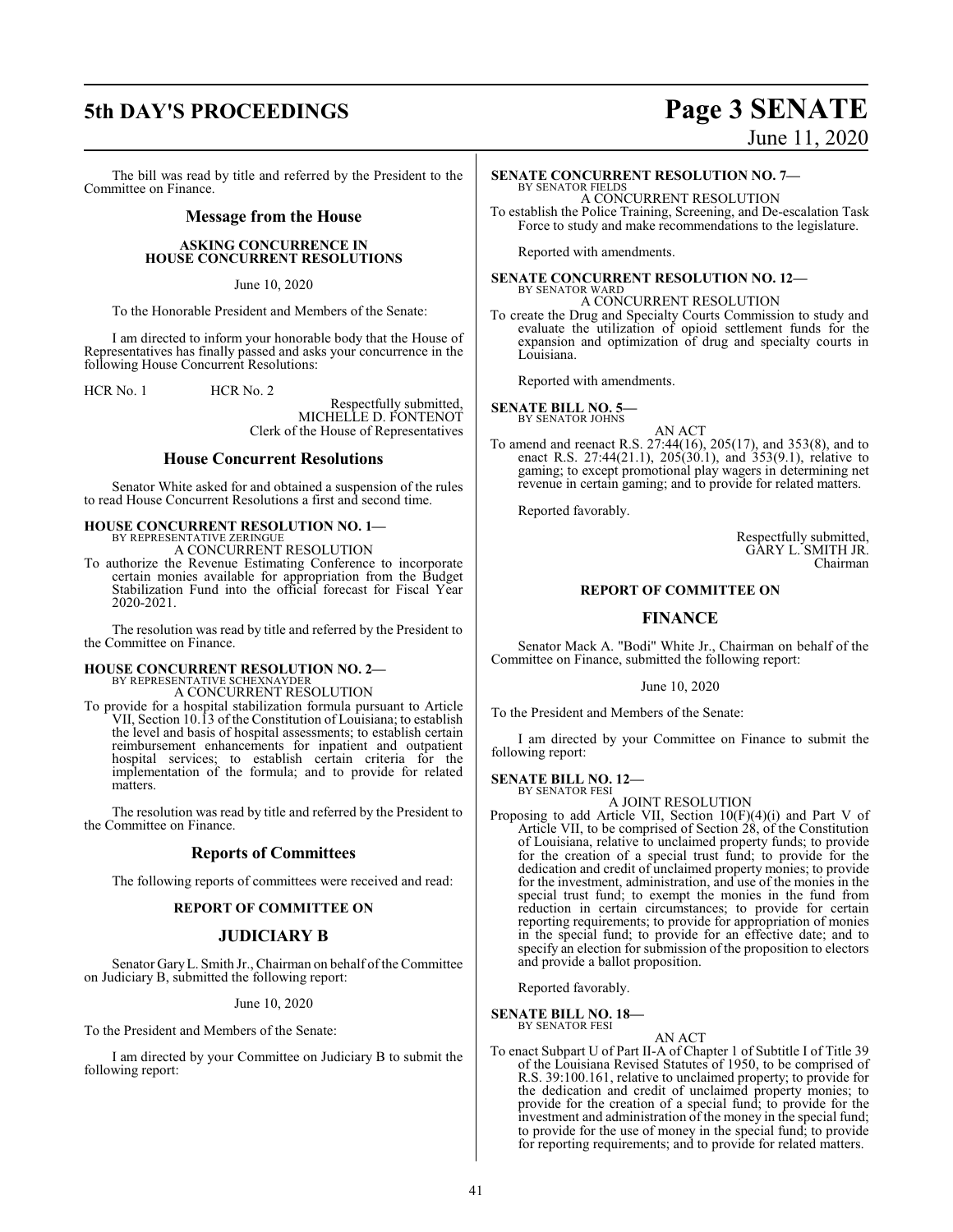June 11, 2020

Reported favorably.

**SENATE BILL NO. 19—** BY SENATOR PEACOCK

AN ACT

To amend and reenact R.S. 39:98.2(A), R.S. 56:797(C), and 798(B)(1), relative to the investments the Treasury Department is authorized to invest the monies in the Millennium Trust, the Rockefeller Wildlife Refuge Trust and Protection Fund, and the Russell Sage or Marsh Island Refuge Fund; to provide for an effective date; and to provide for related matters.

Reported favorably.

**SENATE BILL NO. 20—** BY SENATOR WHITE

AN ACT

To enact Subpart Q of Part II-A of Chapter 1 of Subtitle I of Title 39 of the Louisiana Revised Statutes of 1950, to be comprised of R.S. 39:100.121, relative to special funds; to create the Fiscal Year 2018-2019 Surplus Fund in the state treasury; to provide relative to the transfer, dedication, deposit, and use, as specified, ofthe Fiscal Year 2019 Surplus Fund, to provide for an effective date; and to provide for related matters.

Reported favorably.

Respectfully submitted, MACK A. "BODI" WHITE JR. Chairman

#### **REPORT OF COMMITTEE ON**

#### **INSURANCE**

Senator Kirk Talbot, Chairman on behalf of the Committee on Insurance, submitted the following report:

June 10, 2020

To the President and Members of the Senate:

I am directed by your Committee on Insurance to submit the following report:

**SENATE CONCURRENT RESOLUTION NO. 3—** BY SENATOR ROBERT MILLS AND REPRESENTATIVE MCFARLAND A CONCURRENT RESOLUTION

To create the Task Force on Log Truck and Agriculture Vehicle Liability Insurance to study the limitations on insurance options and the impediments to affordable automobile liability insurance for log trucks and agriculture vehicles and to make recommendations with respect to reducing or eliminating those limitations and impediments.

Reported favorably.

## **SENATE BILL NO. 7—** BY SENATOR TALBOT

AN ACT

To enact R.S. 22:1828 and Subpart E of Part II of Chapter 6 of Title 22 of the Louisiana Revised Statutes of 1950, to be comprised of R.S. 22:1885.1 through 1885.8, relative to health insurance; to provide for assignment of benefits; to provide for definitions; to provide for an independent process for the resolution of payment disputes between health insurance issuers and certain health care providers; to provide for applicability; to provide for criteria to be used by an independent dispute resolution entity; to provide for rulemaking; and to provide for related matters.

Reported with amendments.

Respectfully submitted, KIRK TALBOT Chairman

## **Page 4 SENATE 5th DAY'S PROCEEDINGS**

#### **Senate Bills and Joint Resolutions on Second Reading Just Reported by Committees**

Senator Peacock asked for and obtained a suspension ofthe rules to take up Senate Bills and Joint Resolutions just reported by Committees.

#### **SENATE BILL NO. 5—** BY SENATOR JOHNS

AN ACT To amend and reenact R.S. 27:44(16), 205(17), and 353(8), and to enact R.S. 27:44(21.1), 205(30.1), and 353(9.1), relative to gaming; to except promotional play wagers in determining net revenue in certain gaming; and to provide for related matters.

Reported favorably by the Committee on Judiciary B. The bill was read by title, ordered engrossed and recommitted to the Committee on Revenue and Fiscal Affairs.

#### **SENATE BILL NO. 7—** BY SENATOR TALBOT

AN ACT

To enact R.S. 22:1828 and Subpart E of Part II of Chapter 6 of Title 22 of the Louisiana Revised Statutes of 1950, to be comprised of R.S. 22:1885.1 through 1885.8, relative to health insurance; to provide for assignment of benefits; to provide for definitions; to provide for an independent process for the resolution of payment disputes between health insurance issuers and certain health care providers; to provide for applicability; to provide for criteria to be used by an independent dispute resolution entity; to provide for rulemaking; and to provide for related matters.

Reported with amendments by the Committee on Insurance.

#### **SENATE COMMITTEE AMENDMENTS**

Amendments proposed by Senate Committee on Insurance to Original Senate Bill No. 7 by Senator Talbot

AMENDMENT NO. 1 On page 1, line 2, delete "R.S. 22:1828 and"

AMENDMENT NO. 2 On page 1, line 3, change "1885.8" to "1885.7"

AMENDMENT NO. 3 On page 1, line 4, delete "to provide for assignment of benefits;"

AMENDMENT NO. 4 On page 1, line 8, after "rulemaking;" insert "to provide for an effective date;"

AMENDMENT NO. 5 On page 1, line 10, delete "R.S. 22:1828 and"

AMENDMENT NO. 6 On page 1, line 11, change "1885.8, are" to "1885.7, is"

AMENDMENT NO. 7 On page 1, delete lines 13 through 17 in their entirety

AMENDMENT NO. 8 Delete page 2 in its entirety and on page 3, delete lines 1 through 18

AMENDMENT NO. 9 On page 5, line 24, change "**provider**" to "**physician**"

AMENDMENT NO. 10 On page 5, line 25, change "**provider**" to "**physician**"

AMENDMENT NO. 11 On page 5, line 27, change "**provider**" to "**physician**"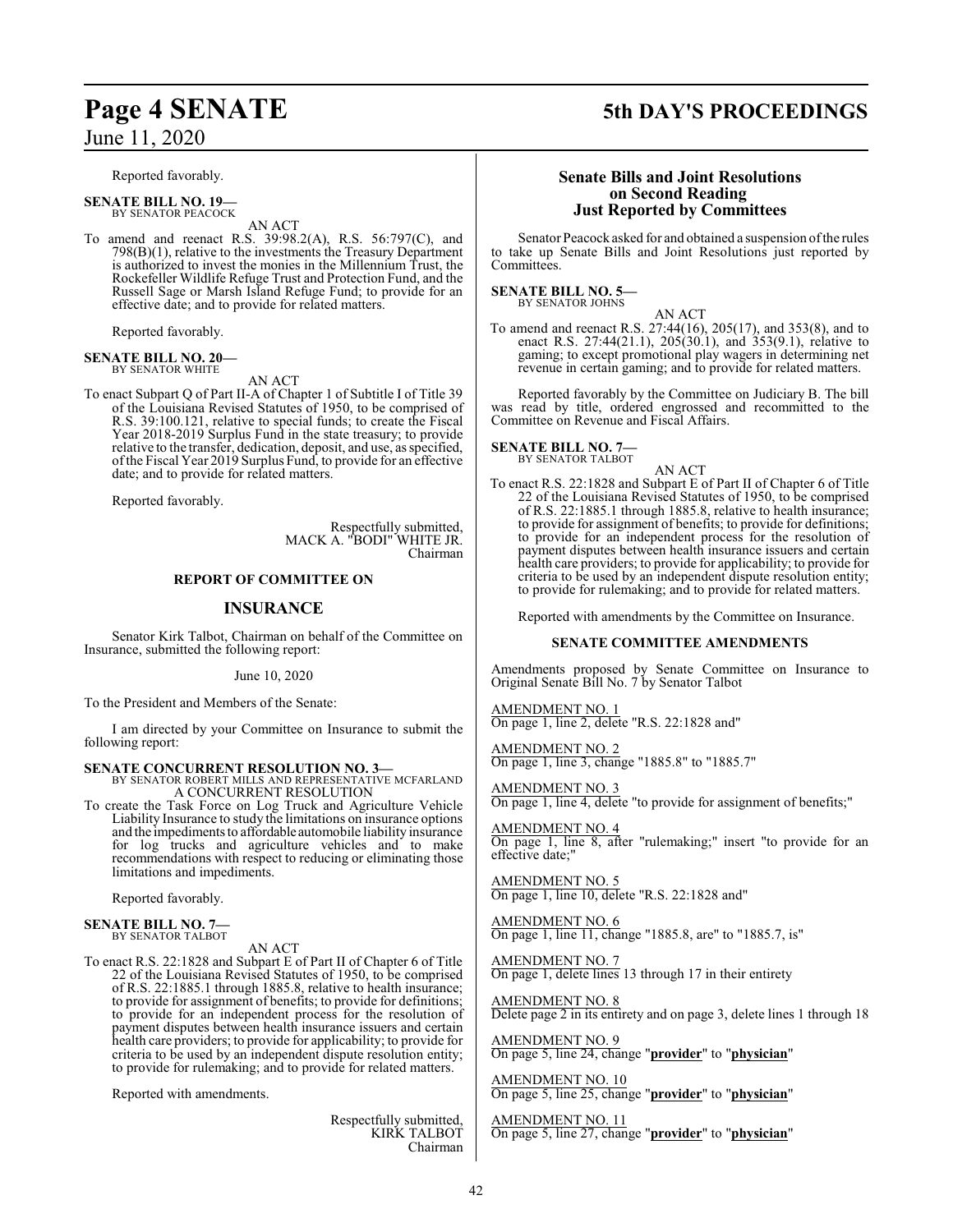## **5th DAY'S PROCEEDINGS Page 5 SENATE**

# June 11, 2020

AMENDMENT NO. 12 On page 5, line 28, change "**care plan**" to "**insurance issuer**"

AMENDMENT NO. 13 On page 6, line 1, change "**provider**" to "**physician**"

AMENDMENT NO. 14 On page 7, line 6, change "**care plan**" to "**insurance issuer**"

AMENDMENT NO. 15 On page 7, line 13, change "**care plan**" to "**insurance issuer**"

AMENDMENT NO. 16 On page 7, line 22, after "**health**" delete the remainder of the line and delete line 23 and insert "**insurance issuer or a nonparticipating physician, the department shall**"

AMENDMENT NO. 17 On page 8, line 6, change "**A.(1)**" to "**A.**"

AMENDMENT NO. 18 On page 8, line 7, delete "**with an assignment of benefits**"

AMENDMENT NO. 19 On page 8, line 9, change "**(a) Pay** " to "**(1) Directly pay**"

AMENDMENT NO. 20 On page 8, line 11, change "**care plan's**" to "**insurance issuer's**"

AMENDMENT NO. 21 On page 8, line 14, change "**care plan shall** " to "**insurance issuer shall directly**"

AMENDMENT NO. 22 On page 8, line 15, change "**care plan**" to "**insurance issuer**"

AMENDMENT NO. 23 On page 8, line 19, change "**(b)**" to "**(2)**"

AMENDMENT NO. 24 On page 8, line 21, change "**(c)**" to "**(3)**"

AMENDMENT NO. 25 On page 8, line 24, change "**(2)**" to "**B.**"

AMENDMENT NO. 26 On page 9, line 1, change "**(3)**" to "**C.**"

AMENDMENT NO. 27 On page 9, line 4, change "**care plan's**" to "**insurance issuer's**"

AMENDMENT NO. 28 On page 9, line 7, change "**22:1885.7**" to "**22:1885.6**"

AMENDMENT NO. 29 On page 9, line 17, change "**(4)**" to "**D.**"

AMENDMENT NO. 30 On page 9, line 22, change "**(5)**" to "**E.**"

#### AMENDMENT NO. 31

On page 9, after line 25, delete the remainder of the page and on page 10, delete lines 1 through 22 and insert the following:

"**F. The nonparticipating physician shall not bill the insured except for any applicable copayment, coinsurance, or deductible.**"

AMENDMENT NO. 32

On page 10, at the beginning of line 23, change "**§1885.7**" to "**§1885.6**"

AMENDMENT NO. 33 On page 11, line 1, change "**care plans**" to "**insurance issuers**" AMENDMENT NO. 34

On page 11, line 3, change "**care plan**" to "**insurance issuer**"

AMENDMENT NO. 35

On page 11, line 4, change "**care plan**" to "**insurance issuer**"

AMENDMENT NO. 36 On page 11, line 5, change "**care plan**" to "**insurance issuer**"

#### AMENDMENT NO. 37

On page 11, line 8, change "**care plans**" to "**insurance issuers**"

AMENDMENT NO. 38

On page 11, between lines 12 and 13 insert the following:

"**(7)(a) The fiftieth percentile of rates for the service or supply paid to participating providers in the same or similar specialty and provided in the same geographical area as reported in a benchmarking database maintained by a nonprofit organization specified by the commissioner.**

**(b) The nonprofit organization specified by the commissioner pursuant to this Paragraph shall not be affiliated with any health insurance issuer.**

**(8) The history of network contracting between the parties. (9) The historical data for the amounts provided for in Paragraphs (6) and (7) of this Section.**"

AMENDMENT NO. 39 On page 11, line 13, change "**§1885.8**" to "**§1885.7**"

AMENDMENT NO. 40

On page 11, after line 24, insert: "Section 2. This Act shall become effective on January 1, 2021."

On motion of Senator Talbot, the committee amendment was adopted. The amended bill was read by title, ordered engrossed and recommitted to the Committee on Finance.

## **SENATE BILL NO. 12—**<br>BY SENATOR FESI

A JOINT RESOLUTION

Proposing to add Article VII, Section 10(F)(4)(i) and Part V of Article VII, to be comprised of Section 28, of the Constitution of Louisiana, relative to unclaimed property funds; to provide for the creation of a special trust fund; to provide for the dedication and credit of unclaimed property monies; to provide for the investment, administration, and use of the monies in the special trust fund; to exempt the monies in the fund from reduction in certain circumstances; to provide for certain reporting requirements; to provide for appropriation of monies in the special fund; to provide for an effective date; and to specify an election for submission of the proposition to electors and provide a ballot proposition.

Reported favorably by the Committee on Finance. The bill was read by title, ordered engrossed and passed to a third reading.

#### **SENATE BILL NO. 18—**

BY SENATOR FESI

AN ACT To enact Subpart U of Part II-A of Chapter 1 of Subtitle I of Title 39 of the Louisiana Revised Statutes of 1950, to be comprised of R.S. 39:100.161, relative to unclaimed property; to provide for the dedication and credit of unclaimed property monies; to provide for the creation of a special fund; to provide for the investment and administration of the money in the special fund; to provide for the use of money in the special fund; to provide for reporting requirements; and to provide for related matters.

Reported favorably by the Committee on Finance. The bill was read by title, ordered engrossed and passed to a third reading.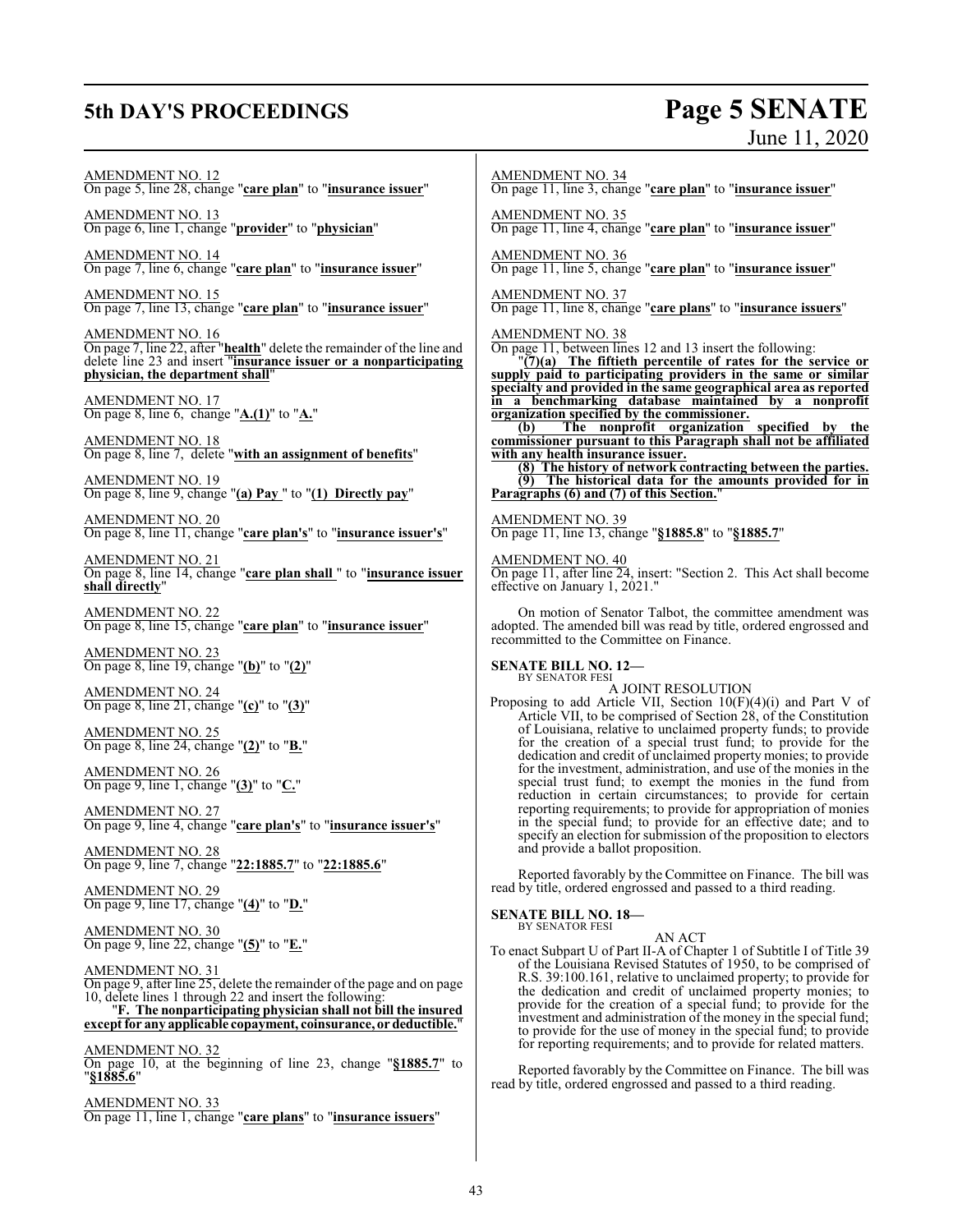## **Page 6 SENATE 5th DAY'S PROCEEDINGS**

## June 11, 2020

#### **SENATE BILL NO. 19—** BY SENATOR PEACOCK

AN ACT

To amend and reenact R.S. 39:98.2(A), R.S. 56:797(C), and 798(B)(1), relative to the investments the Treasury Department is authorized to invest the monies in the Millennium Trust, the Rockefeller Wildlife Refuge Trust and Protection Fund, and the Russell Sage or Marsh Island Refuge Fund; to provide for an effective date; and to provide for related matters.

Reported favorably by the Committee on Finance. The bill was read by title, ordered engrossed and passed to a third reading.

#### **SENATE BILL NO. 20—** BY SENATOR WHITE

AN ACT

To enact Subpart Q of Part II-A of Chapter 1 of Subtitle I of Title 39 of the Louisiana Revised Statutes of 1950, to be comprised of R.S. 39:100.121, relative to special funds; to create the Fiscal Year 2018-2019 Surplus Fund in the state treasury; to provide relative to the transfer, dedication, deposit, and use, as specified, ofthe Fiscal Year 2019 Surplus Fund, to provide for an effective date; and to provide for related matters.

Reported favorably by the Committee on Finance. The bill was read by title, ordered engrossed and passed to a third reading.

#### **Senate Bills and Joint Resolutions on Second Reading Reported by Committees**

**SENATE BILL NO. 10—** BY SENATOR MIZELL

AN ACT

To enact R.S. 12:430.1, relative to rural access to broadband highspeed internet access; to provide for reporting by certain rural electric cooperatives regarding broadband high-speed internet access; to provide for reporting by certain telecommuniations associations regarding broadband high-speed internet access; and to provide for related matters.

Reported with amendments by the Committee on Commerce, Consumer Protection, and International Affairs.

#### **SENATE COMMITTEE AMENDMENTS**

Amendments proposed by Senate Committee on Commerce, Consumer Protection and International Affairs to Original Senate Bill No. 10 by Senator Mizell

#### AMENDMENT NO. 1

On page 1, line 2, after "R.S. 12:430.1" and before the comma "," insert "and 430.2 and to repeal Act No. \_\_\_\_ of the 2020 Regular Session of the Louisiana Legislature, which originated as Senate Bill 406"

#### AMENDMENT NO. 2

On page 1, delete line 3, and insert "provide relative to servitudes; to provide for reporting by cooperatives regarding broadband"

### AMENDMENT NO. 3

On page 1, delete line 8 and insert the following:

"Section. 1. R.S. 12:430.1 and 430.2 are hereby enacted to read as follows:

#### **§430.1. Servitudes; provision of broadband services**

**A.(1)(a) Except as provided in Subparagraph (b) of this Paragraph, a cooperative may grant permission to a broadband affiliate or a broadband service provider to use the electric delivery system of the cooperative to provide broadband services. The use of the cooperative's electric delivery system for the provision of broadband services by the broadband affiliate or a broadband service provider shall not be considered an additional burden on the property upon which the cooperative's electric**

**delivery system is located and shall not require the broadband affiliate or broadband service provider to obtain the additional consent from anyone having an interest in the property upon which the cooperative's electric delivery system is located.**

**(b) The provisions of Subparagraph (a) of this Paragraph shall not apply to any property owned or controlled by a railroad company operating in the state.**

**(2)(a) If a portion of a cooperative's electric delivery system is used by a broadband affiliate or broadband service provider for the purpose of providing broadband services and the landowner of the property on which such portion is located believes his property has been damaged by such use, the landowner may petition the district court in which the property is situated for any damages to which the landowner may be entitled pursuant to this Subsection, subject to the provisions of Subparagraph (b) of this Paragraph.**

**(b) A cooperative or its members shall not be liable for any recoverable damages to property awarded by a court pursuant to the provisions of this Subsection, and the damages shall be the sole responsibility of the broadband affiliate or broadband service provider.**

**B. As used in this Section:**

**(1) "Broadband affiliate" means any entity that meets all of the following criteria:**

**(a) Is wholly or partially owned by a cooperative.**

**(b) Is formed to own or operate a broadband system or provide broadband high-speed internet services.**

**(2) "Broadband service provider" means an entity that provides broadband services to another on a wholesale basis or to an end-use customer on a retail basis.**

**(3) "Broadband services" means any service, using any equipment or technology, including wireline or fixed wireless broadband internet service, that consists of or includes the provision of or connectivity to a high-speed, high-capacity transmission medium meeting the Federal Communications Commission's benchmark of at least twenty-five megabits per second download and three megabits per second upload, or any subsequent benchmark determined by the Federal Communications Commission, that can carry signals from or to multiple sources and that does either of the following:**

**(a) Is used to provide access to the internet.**

**(b) Provides computer processing, information storage, information content or protocol conversion, including any service applications or information service provided over such high-speed access service. As used in this Part, "broadband services" shall also include video services, Voice over Internet Protocol services, wireless services, andinternet protocol-enabled** services.

**(4) "Electric delivery system" means the poles, lines, materials, equipment, easements, and other facilities or properties used by a cooperative.**"

AMENDMENT NO. 4 On page 1, line 9, change "**§430.1.**" to "**§430.2.**"

AMENDMENT NO. 5

On page 1, line 10 delete "**Louisiana**" and on line 11 delete "**rural electric**"

AMENDMENT NO. 6 On page 1, line 14, delete "**electric**"

AMENDMENT NO. 7 On page 2, delete lines 1 through 5

AMENDMENT NO. 8 On page 2, line 6, change "**(3)**" to "**(1)**" and delete "**electric**"

AMENDMENT NO. 9 On page 2, line 8, change "**(4)**" to "**(2)**"

#### AMENDMENT NO. 10

On page 2, line 12, change "**(5)**" to "**(3)**"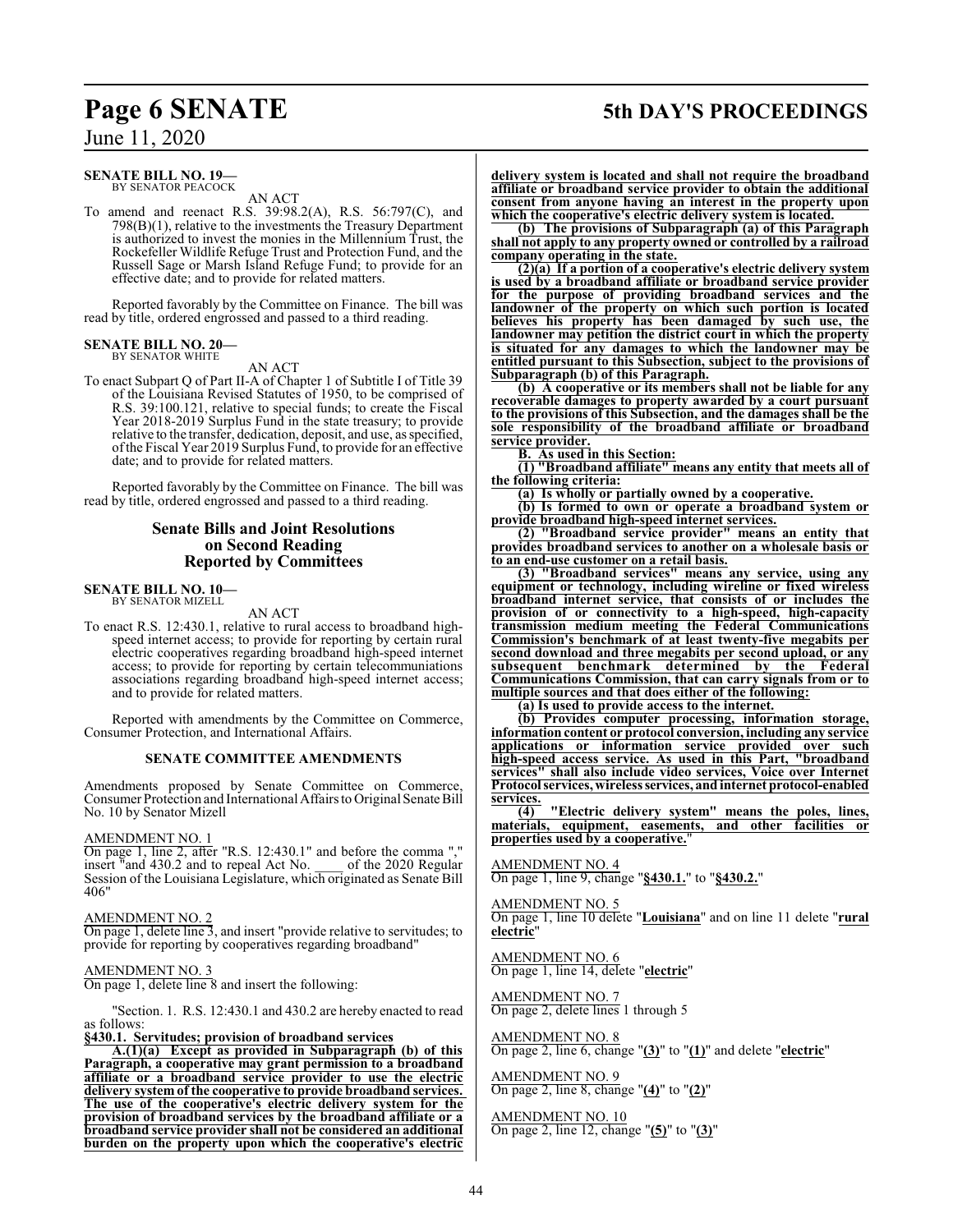## **5th DAY'S PROCEEDINGS Page 7 SENATE**

# June 11, 2020

AMENDMENT NO. 11 On page 2, line 13, delete "**electric**"

AMENDMENT NO. 12 On page 2, delete line 14 and insert "**C. As used in this Section:**"

AMENDMENT NO. 13 On page 2, delete lines 15 through 23

AMENDMENT NO. 14 On page 2, line 24, change "**(2)**" to "**(1)**" and delete "**electric**"

AMENDMENT NO. 15 On page 2, line 27, change "**(3)**" to "**(2)**"

AMENDMENT NO. 16 On page 3, line 10, change "unserved areas" to "a served and an unserved area"

#### AMENDMENT NO. 17

On page 3, line 11, after "providers;" delete the remainder of the line and delete lines 12 and 13 and on line 14, delete "approved or denied;"

#### AMENDMENT NO. 18

On page 3, line 16, change "to unserved" to "in unserved areas to"

#### AMENDMENT NO. 19

On page 3, between lines 19 and 20 insert:

"Section 3. Act No. \_\_\_ of the 2020 Regular Session of the Louisiana Legislature, which originated as Senate Bill No. 406, is hereby repealed."

AMENDMENT NO. 20 On page 3, line 20, change "Section 3." to "Section 4."

On motion of Senator Johns, the committee amendment was adopted. The amended bill was read by title, ordered engrossed and passed to a third reading.

#### **Privileged Report of the Committee on Senate and Governmental Affairs**

### **ENROLLMENTS**

Senator Hewitt, Chairman on behalf of the Committee on Senate and Governmental Affairs, submitted the following report:

#### June 10, 2020

To the President and Members of the Senate:

I am directed by your Committee on Senate and Governmental Affairs to submit the following report:

The following Senate Resolutions have been properly enrolled:

#### **SENATE RESOLUTION NO. 3—**

BY SENATOR HARRIS A RESOLUTION

To commend and congratulate David Michael Ker III, the recipient of the 2020 St. Augustine High School Purple Knight Award.

#### **SENATE RESOLUTION NO. 4—**

BY SENATOR TARVER

A RESOLUTION To express the sincere condolences of the Senate of the Legislature of Louisiana upon the death of Pastor John H. James Sr.

Respectfully submitted, SHARON W. HEWITT Chairman

The foregoing Senate Resolutions were signed by the President of the Senate and presented to the Secretary of State by the Secretary.

#### **Message to the Secretary of State**

#### **SIGNED SENATE CONCURRENT RESOLUTIONS**

June 10, 2020

To the Honorable Secretary of State:

The President of the Senate and the Speaker of the House of Representatives have signed the following Senate Concurrent Resolutions:

#### **SENATE CONCURRENT RESOLUTION NO. 1—** BY SENATOR CARTER

A CONCURRENT RESOLUTION To express the sincere condolences of the Legislature of Louisiana upon the death of Malcolm John Rebennack Jr., "Dr. John, the Night Tripper".

#### **SENATE CONCURRENT RESOLUTION NO. 2—**

BY SENATOR CARTER AND REPRESENTATIVE LYONS A CONCURRENT RESOLUTION To express the sincere condolences of the Legislature of Louisiana upon the death of Arthur "Art" Lanon Neville.

#### **SENATE CONCURRENT RESOLUTION NO. 5—** BY SENATOR PRICE

A CONCURRENT RESOLUTION To express the sincere condolences of the Legislature of Louisiana upon the death of Marvin Charles Gros Sr.

> Respectfully submitted, YOLANDA J. DIXON Secretary of the Senate

#### **ATTENDANCE ROLL CALL**

The roll being called, the following members answered to their names:

PRESENT

Mr. President Harris Pope<br>Allain Hensgens Price Barrow Johns Reese<br>Bernard Lambert Smith Bernard Lambert Smith<br>Bouie Luneau Talbot Bouie Luneau Talbot<br>Cathey McMath Tarver Cathey McMath Tarver<br>Cloud Milligan Ward Cloud Milligan Ward<br>
Connick Mills. R. White Connick Mills, R.<br>Fesi Mizell Fesi Mizell Womack Fields Morris<br>Foil Peacoc Total - 31

Peacock

Jackson

Hensgens Price<br>Johns Reese

#### ABSENT

en<br>Abraham Henry Mills, F.<br>Boudreaux Hewitt Peterson Boudreaux<br>Carter Total - 8